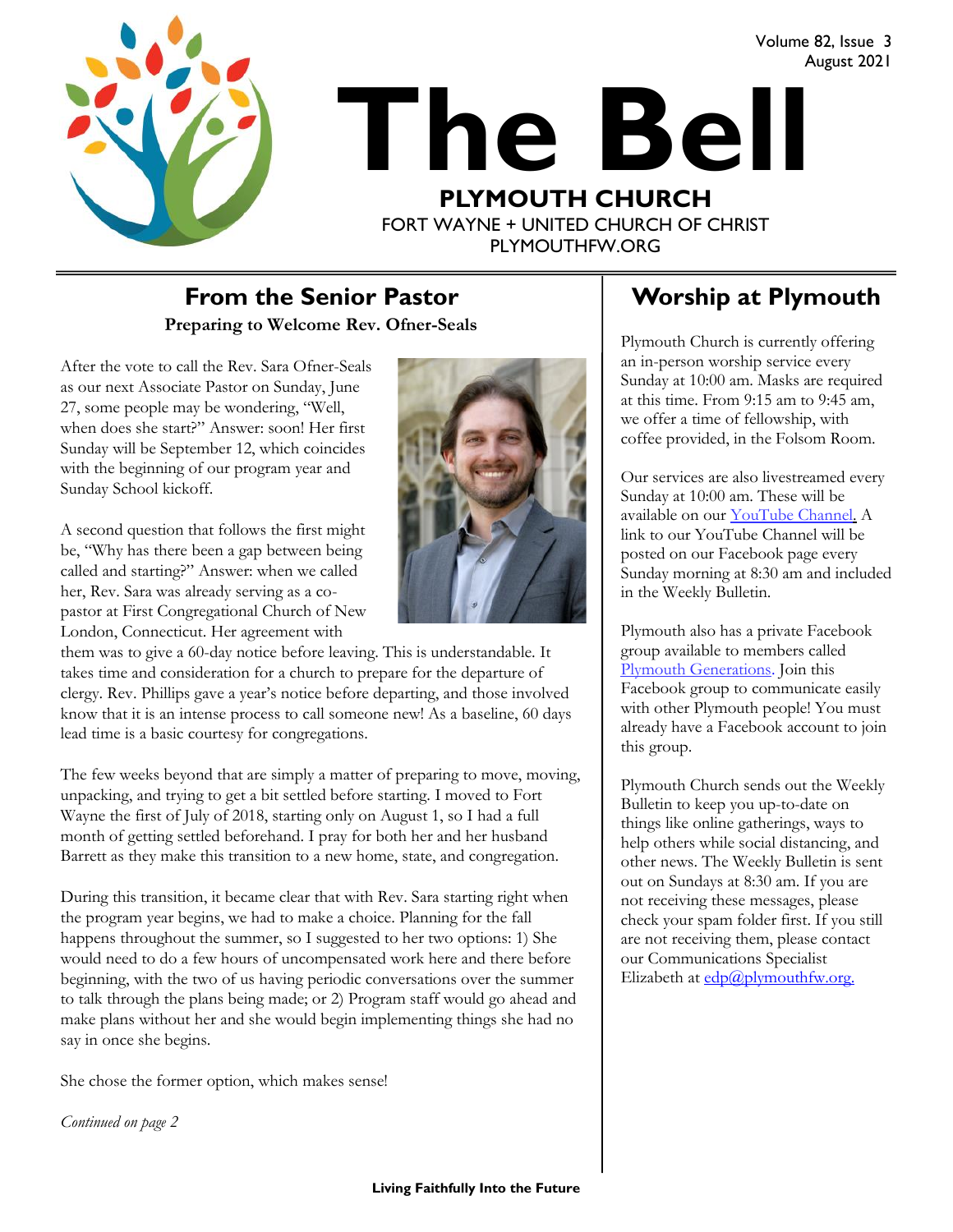### *Continued from page 1*

So over this past summer, Rev. Sara and I have been communicating, mainly through email but also through some Zoom meetings, on the plans for fall programming. This includes things like changes to Wednesday Night Live, Chapel Class scheduling, Covenant Class for youth considering confirmation, scheduling preaching weeks through December, and notifying her of other significant events that are on the calendar through the fall.

There is a program being planned to help her get to know the congregation. Once she arrives, there will be multiple opportunities for small group meetand-greets at members' homes, which the Moderators will help coordinate. These will be opportunities for her to hear from Plymouth folks and for those attending to learn a bit more about her and her faith journey and commitments. If you are interested in hosting one of these gatherings sometime in the next 9 months, let either Ahnee Conner or Rick Schilb, our Moderator and Assistant Moderator, respectively, know.

Besides eventually signing up for a future meet and greet, I invite you to pray about how you can prepare to welcome Rev. Sara into our midst once she arrives. Transitions are both stressful and exciting times. While it has been challenging to cover all the bases without an Associate Pastor to partner with this summer, I think this small summer gap has been overall a good thing. Once Rev. Sara is here, I know I will not be the only one who will want to celebrate and with a breath of relief say, "Welcome to Plymouth Church!"

Peace,

The Rev. Dr. Timothy C. Murphy Senior Pastor and Teacher

# **Plymouth Women's Book Study**

After an extended break, Plymouth's Book Study, open to anyone who selfidentifies as a woman, will be resuming in a refreshed format this fall. We have decided to choose books related to one of our four covenants (Open and Affirming, Earthwise, Just Peace, and Global Mission Service). It is expected that most books will be discussed in just one session, which will allow persons to choose when a topic is of special interest to them.

We plan to meet on the third Tuesday of each month, and our first meeting is scheduled for Tuesday, September 21, from 12:00 pm to 1:15 pm. Our first book will be *Flight Behavior*, a novel by Barbara Kingsolver.

We also hope to make plans for future books, so if you are interested in sharing a book – either fiction or non-fiction – we hope that you will be able to come. In any case, if you have a book to recommend but cannot attend, or have any questions, please contact Judith Beineke at jrbeineke@yahoo.co.uk.



# **Chapel Class Returns September 12**

Plans are underway for an exciting year of interactive study and conversations, growing believers from wherever we are on life's journey toward paths of deeper spiritual understanding and service in our world. Questioning and wrestling welcome!

**September 12 and 19** Rev. Timothy Murphy will be leading a discussion on addressing institutional racism and how it differs from responding to personal and systemic racism. The group will learn about projects Plymouth has been undertaking over the past year to address institutional racism within our structure, and attendees will explore next steps and possibilities of additional projects to be taken on in the future.

**September 26** Lucy Hess and Peg Maginn from League of Women Voters Fort Wayne will present information about Redistricting in Indiana following the 2020 Census and the impacts on social justice for all who are eligible to vote. Increasing efforts to suppress voting rights of some could have grave consequences for our democracy. Learn ways we can become involved.

**October** brings the debut of Rev. Sara Ofner-Seals as she leads a study of Sister Joan Chittister's book, *The Time is Now – A Call to Uncommon Courage*. Order a copy of the book now from your favorite book seller. From the book jacket, readers are told it's "for the weary, the cranky, and the fearful, this energizing message invites us to participate in a vision for a world greater than the one we find ourselves in today."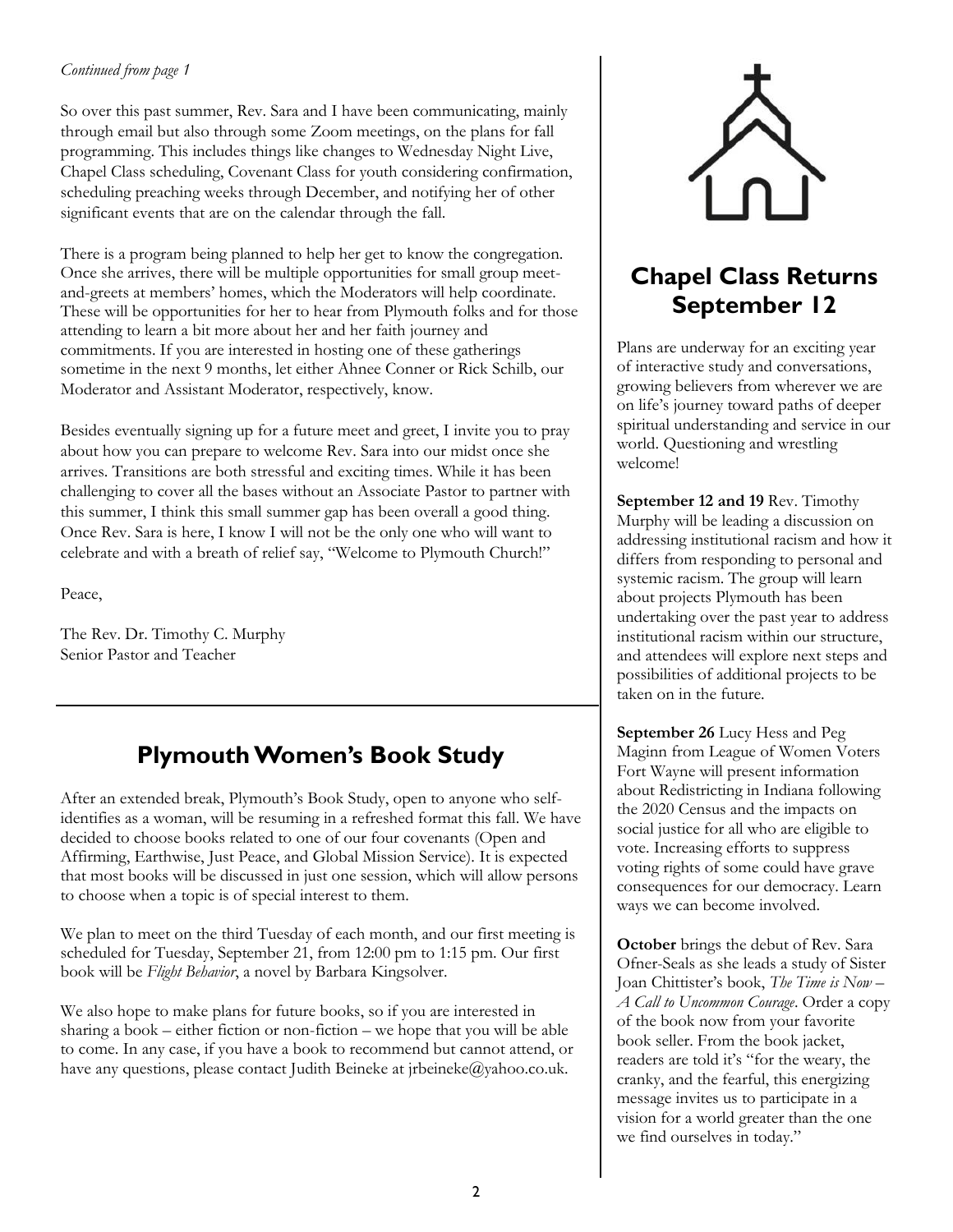# **Open Prayer in the Sanctuary**

Per a number of requests, Plymouth has decided to open our sanctuary on Thursdays from 12:30 pm to 4:30 pm for a time of personal prayer. All are welcome and can come and go as they please. Please enter through the Berry Street office entrance and check in with our receptionist. If you have any questions, please email us at office@plymouthfw.org or call (260) 423-9424.

# **Plymouth's Community Garden**

Plymouth's raised bed garden behind the church has been revived! In addition to herbs, we have kale ready to go, and other vegetables are starting to mature. John and Josh have been tending it. This was planted to share with the community, so please spread the word!

# **Rejoice and Renewal Celebration**

"With Thanksgiving for the past, with joy in the present and with hope for the future we celebrate this renewal of Plymouth." Plymouth Church presents the "Rejoice & Renewal Celebration" on **Saturday, September 18 at 5:30 pm** at the Mizpah Shrine Center Imperial Room located at 1015 Memorial Way, Fort Wayne, Indiana 46805.

The evening will include a free catered dinner and music. **A registration form can be found [here](https://plymouthchurch.shelbynextchms.com/external/form/ce4a3b2c-954a-40ac-94ef-6fdf9892435b)** and will ask you to select your dinner choice: homestead chicken (rotisserie grilled half chicken), or vegan friendly pasta primavera (bow tie pasta with broccoli, carrots, red peppers, mushrooms, onions and ripe olives in an herbed olive oil). Please register for each individual person who will be in attendance and their dinner choice. Registration ends at 11:59 pm on September 7.

If you have any questions regarding the event, please contact Monty Millage at mlmillage@gmail.com or (260) 602-7209. If you have trouble completing the registration online or need to make a change to your registration, please contact our Communications Specialist Elizabeth Pruitt at edp@plymouthfw.org or (260) 423-9424.

Register today and help us celebrate our future with respect for the past!



# **Meet the New Receptionist**

Hello everyone! I'm Jacob Slone and I'm the new Receptionist at Plymouth Church. I've been at Plymouth for two months, and I can honestly say it is the best job I've ever had. Allow me to introduce myself.

I live in Garrett, IN. Its ok if you don't know where that is: few people do. If you hop on Coldwater Rd. and start driving north for 33 minutes, you will eventually blink and miss the entire town and be on your way to Corunna. It has its collection of churches, two museums, a theatre that is famous in Norway but sadly closed, one of the few drivein theatres in the area, and one of the best ice cream stands in the country. It's a place that's not so rural that you can't see the town, but with so little town it's hard to not see and smell the corn, soybeans, and cows that are raised there.

I graduated from Purdue University Fort Wayne in 2011 with a bachelor's degree in theatre and an emphasis in acting. I branched out to sound design and stage management. My father was diagnosed with Alzheimer's Disease the same year that I graduated, so instead of pursuing an acting career, I switched gears to clerical work to stay near him. I was the case manager of a group home, the assistant manager of a paintball arena, a library assistant for both Garrett Public Library & PFW, and you may have also seen me causing several controlled (and not at all accidental) explosions at Science Central. In 2020 I made the decision to do a lateral move for my health, and I stumbled upon Plymouth, which turned out to be an excellent fit.

Outside of my little glass box in the receptionist area you can find me spending time with my wife, playing board games and tabletop role playing games with friends, and doing some freelance writing. I love to travel and fill my life with whimsy and fun. It's too short to do anything less.

I'm excited to get to know all of you, and can't wait to see what Plymouth has in store.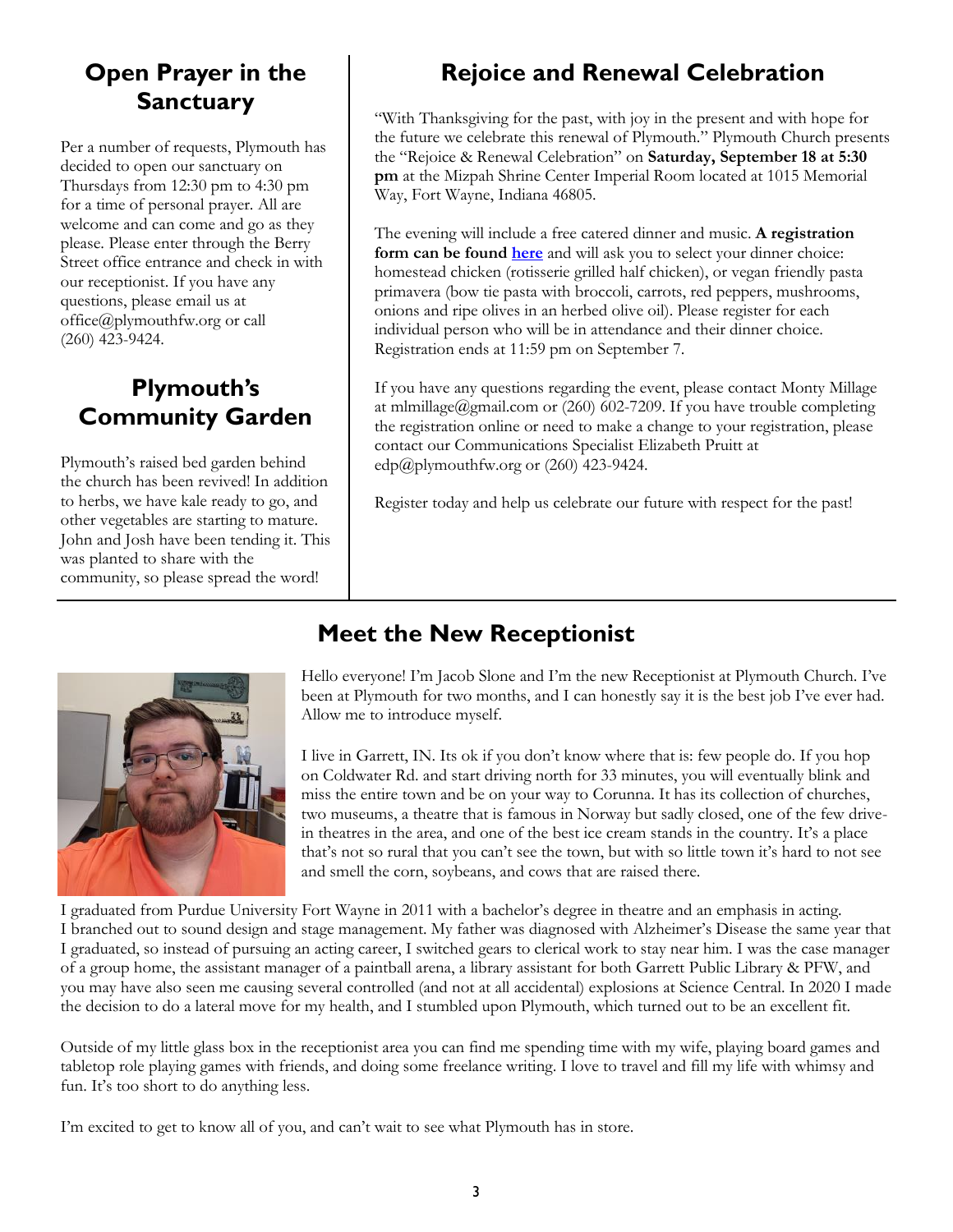# **Calling All Plymouth Musicians: We're Baaaack!**

Hard to believe, but it's been well over 18 months since we had regular in-church activities! Having spent a lot of that time here in the mostly-empty building performing via livestream, making recordings for YouTube, and connecting with church members via Zoom in rehearsals or meetings, I for one am really happy to hear the sounds of people in the building again. And I look forward to welcoming all of Plymouth's musicians back to regular, in-person rehearsals and worship services!

Since there are still serious pandemic issues in the community, namely from the Delta variant of the COVID-19 virus, we will be regulating our time together based on the best COVID-19 information available. For now and for the foreseeable future, we will be masking while in the building and at rehearsals.

**Wednesday Night Live kicks off at 6:00 pm on September 1** with a cookout at the church. Then, on Wednesday, September 8, our regular WNL activities schedule begins. Sanctuary Singers will begin singing for worship on September 12.

Below is a list of music activities and general schedule - please note these times and plan on attending. New participants are always welcome at anytime!

Peace, Robert Nance Director of Music

**Wednesday Night Live Music Schedule** September 8, 2021 - May 25, 2022

5:15 pm Children's Choir (second floor classrooms) Sanctuary Singers (music room) 6:00 pm Dinner (Folsom Room) 6:30 pm Church Announcements (Folsom Room) 6:45 pm Plymouth Bell Ensemble (Sanctuary Balcony) Youth Hangout Time (Youth Center) 7:30 pm Wrap up

**Sunday Morning Music Schedule** September 12, 2021 - May 22, 2022

9:00 am Worship Rehearsal (Sanctuary) 10:00 am Worship Service (Sanctuary)

### **Sanctuary Singers Schedule**

Sanctuary Singers will participate in worship every Sunday between September and May. Director of Music Robert Nance will prepare the choir each week and will communicate with participants regarding schedule throughout the season. Contact Robert at robert@maestronance.com. All are welcome to participate!

### **Children's Choir Schedule**

Children's Choir will participate in worship on the third Sunday of each month between September and May, with a few exceptions that will be noted at the beginning of the program year. Associate Director of Music Phil Slane will prepare the children every Wednesday night with the assistance of Anne Hughes. If you have any questions about participating with the Children's Choir this year, contact Phil at philip.m.slane@gmail.com. All are welcome to participate!

### **Plymouth Bell Ensemble Schedule**

The Bell Ensemble will participate in worship on the fourth Sunday of each month between September and May, with a few exceptions. Associate Musician Tim Cunningham will prepare the ensemble each week and communicate specifics of their worship schedule throughout the season. Contact Timothy at timocunningham@yahoo.com. All are welcome to participate!

### **Youth Hangout**

Every week from September through May, Youth Director Kara Jaurigue and Robert Nance will provide leadership and various activities for Youth. We will meet in the Youth Center to start and participants will choose from activities that include: conversation, homework, music, games, and special seasonal activities.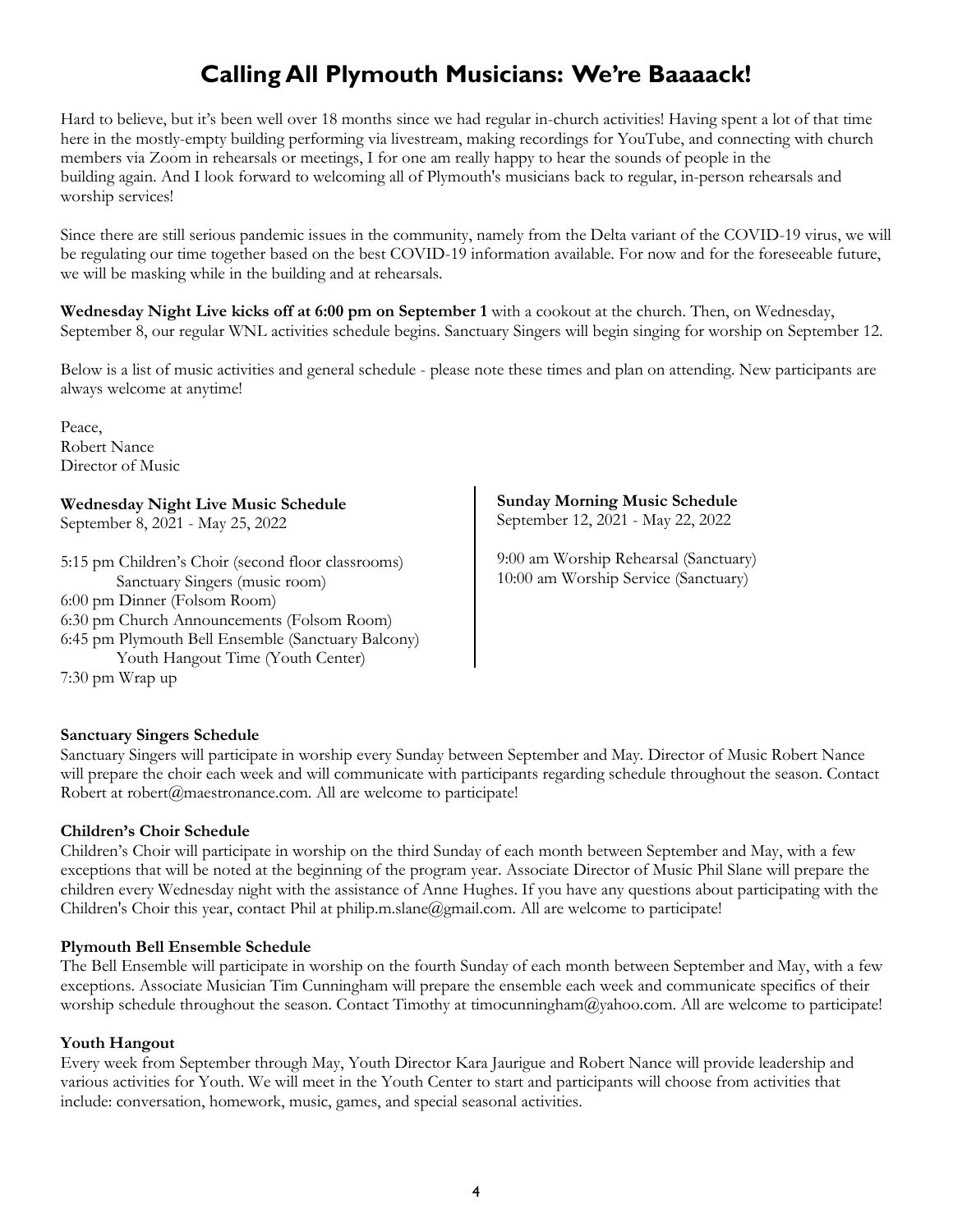# **Sunday School is Returning September 12**

### **Godly Play - a Playful Exploration of God's Story**

Last year, we sent home six "Godly Play" stories with our Sunday school families. Each story box had a set of hands-on props to help children play with the big ideas in each story. This year, we are continuing with the same technique--in person! Instead of just six stories, we'll hear a new story every week. After the story is told, the kids will have time to continue to play with the props, or to respond to the story through art.

This fall's stories take us on a journey through the Hebrew Bible, following the Hebrew people first as desert nomads, then as they made a permanent home for God's presence in the city of Jerusalem, and as they were again pushed into the desert of exile. These stories about searching for God in a variety of settings have a lot to say to



us as we figure out how to meet with God and each other amid ever-changing safety recommendations.

**Our preschool and elementary class will meet outdoors, in the Shedd Park area (next to the Folsom Room doors) at 9:00 am every Sunday**. In cases of inclement weather, we will meet inside, in the upstairs Sunday school rooms. Masks will be required when we are indoors.

### **Godly Play Sampler--for All Ages (**September 8, 15, 22 and 29, 6:45 pm)

Each Sunday, after we hear the scripture in worship, we "play" with the story. As adults, our play often involves using our imagination to picture Biblical times, listening to our pastor mull over the passage, and responding through our quiet thoughts or our songs and prayers.

This year in Sunday school, our kids will also have a chance to "play" with Bible stories. Unlike adults, who often play in their thoughts, kids tend to play in tactile ways. They reenact the Bible stories, they draw pictures of Bible places, they add imaginative bits of their modern life into their play.



### **Sunday School by Mail**

"Godly Play" is a system of storytelling and playful response. It's been used at Plymouth in the past, but it's been a while, and the best way to understand the process is to see it in action. **So on Wednesdays in September, all ages are invited to a Godly Play Sampler.** While we will follow the same structure as our children sessions, these Wednesday settings are set up for all ages. We won't ask adults to role-play that they are children -- along with the story props and play dough there will be space for adults to reflect through quiet space, journaling, and discussion.

Sunday school parents and teachers are strongly encouraged to attend at least one of these sessions to better understand how Sunday school will look this year. But even if you aren't involved in Sunday school, anyone who could use a little playfulness in the middle of the week is invited to join us.

One quarantine innovation that many families enjoyed last year was the Sunday school packets that we mailed out. Because everyone loves getting mail, we will continue a simpler version of the mailings this year. Be on the lookout for mailbox goodies once a quarter. If you know a kid or teen who would like to be included on our mailing list, please give their contact information to Katie Watson.

### **Youth Sunday School**

On September 12, our Youth class returns! Middle and High School students will dive deeper into the Bible and some of the big questions of the Christian faith. We'll use short videos and doodling on journal pages to jump-start our discussion--as our youth learn to communicate their questions and their answers about some big topics. **The Youth Class meets on Sunday mornings at 9:00 am in Room 203**. Masks are required during indoor classes.

\**Photos featured are two of seven creation cards made by Plymouth member Janice Furtner.*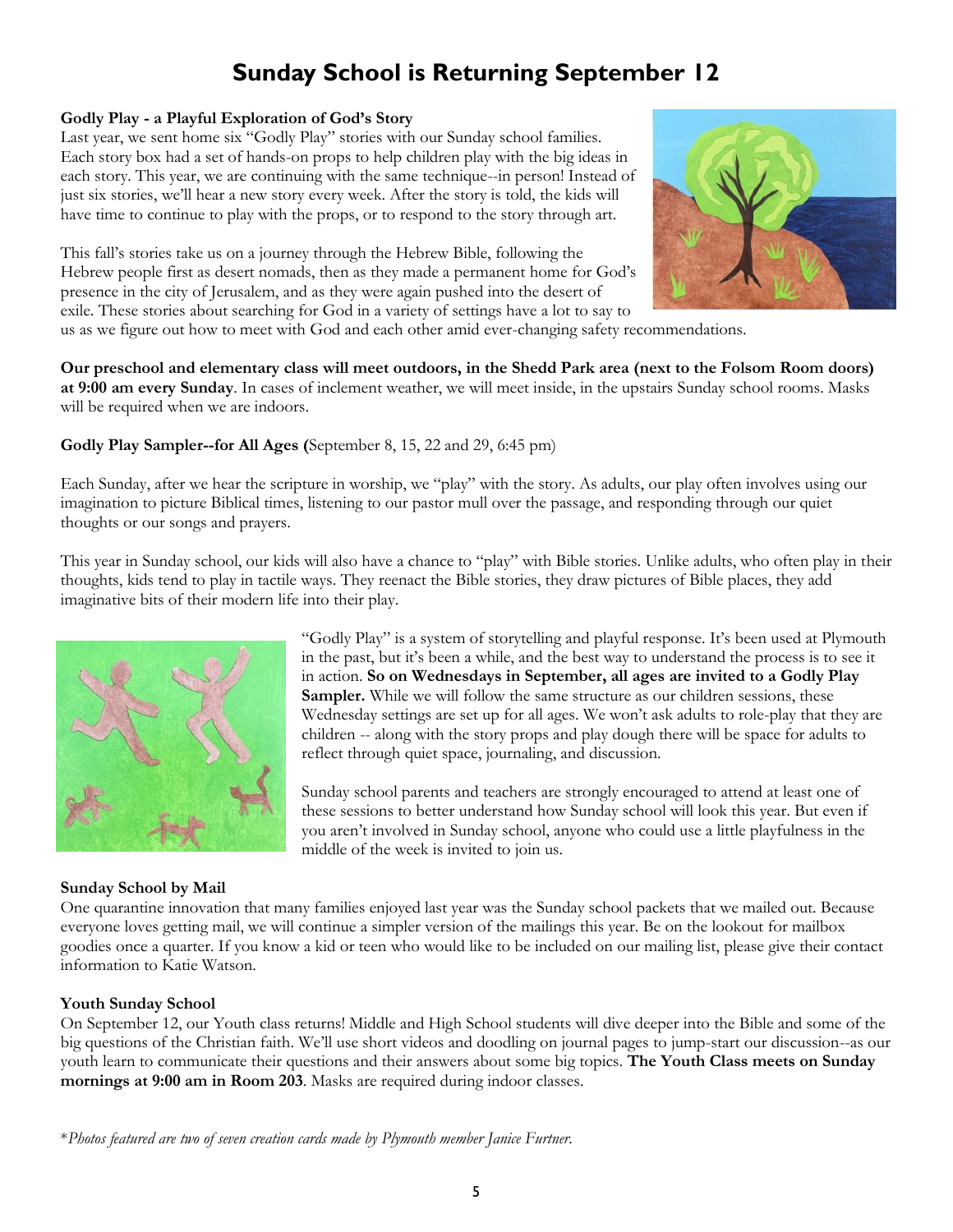# **Last Month for Donations to RIP Medical Debt Campaign**

It is with great gratitude for the gifts given so far, and hopeful anticipation of gifts to come, that we enter the final weeks of our fundraiser for RIP Medical Debt. The campaign will end on Sunday, September 26, allowing those receiving relief to be notified during the Christmas season.

As of this writing we, along with the good folks of Peace UCC and First Congregational UCC in Angola, have raised \$15,303.88 to eliminate medical debt. This is **76%** of our \$20,000 goal, and enough to erase just over \$1.5 million dollars in medical debt. If we are able to reach our goal – just  $$4,606.12$ more – we will have raised enough money to forgive two million dollars in debt!

This will be an incredible and liberating gift for our neighbors crushed by the weight of unpayable medical debts. Please consider giving what you are able; just a \$5 donation is enough to erase \$500 in debt!

In Luke's gospel, when Jesus returns from his 40 days in the wilderness, he begins his public ministry by going to the synagogue and reading from Isaiah 61, "The Spirit of the Lord is upon me, because he has anointed me to bring good news to the poor. He has sent me… to let the oppressed go free, to proclaim the year of the Lord's favor." He told the people that this scripture was now fulfilled in their hearing. May we, the living body of Christ in our time, bring good news to the poor and proclaim the year of the Lord's favor, and fulfill the scripture in the hearing of our neighbors who need it most.

# **New T-Shirts Coming Soon!**

The Evangelism & Marketing Board has ordered new Plymouth t-shirts, and will have them available soon! The options are a navy with green lettering and a purple with gold lettering; we think you'll agree that they are colorful and represent us well. There is no set price. Suggested donations are \$5 for children's sizes and \$10 for adult sizes, to help offset the cost, but this as a "pay what you can" situation. Whether you are able to donate at the suggested level or a little more or less, it is important to us that anyone who wants a t-shirt can have one.

Should donations exceed the purchase price of the shirts, the extra money will be put toward more shirts (if needed) or used to buy items for E&M supply drives. When the shirts get here, we'll set up shop in the Folsom Room, so be on the look out for updates – or a table full of t-shirts.



# **Stay Up to Date with Plymouth Church!**

Are you following Plymouth on social media? If you aren't, you may be missing important updates about special events. You can find us on Facebook and Instagram, where we post event reminders and updates, share photos from events and other happenings around the church, and more. [Like us on](https://www.facebook.com/plymouthchurchfw)  [Facebook here](https://www.facebook.com/plymouthchurchfw) and [follow us on Instagram here.](https://www.instagram.com/plymouthchurchfortwayne/) On our YouTube channel, you'll find our past worship services and be able to tune in each Sunday morning for a livestream of our service. Subscribe to our YouTube Channel [here.](https://www.youtube.com/channel/UC9jMD1iWFiibqBYykkW6E2w) You can also find links to all our social media channels [on our website.](https://www.plymouthfw.org/)

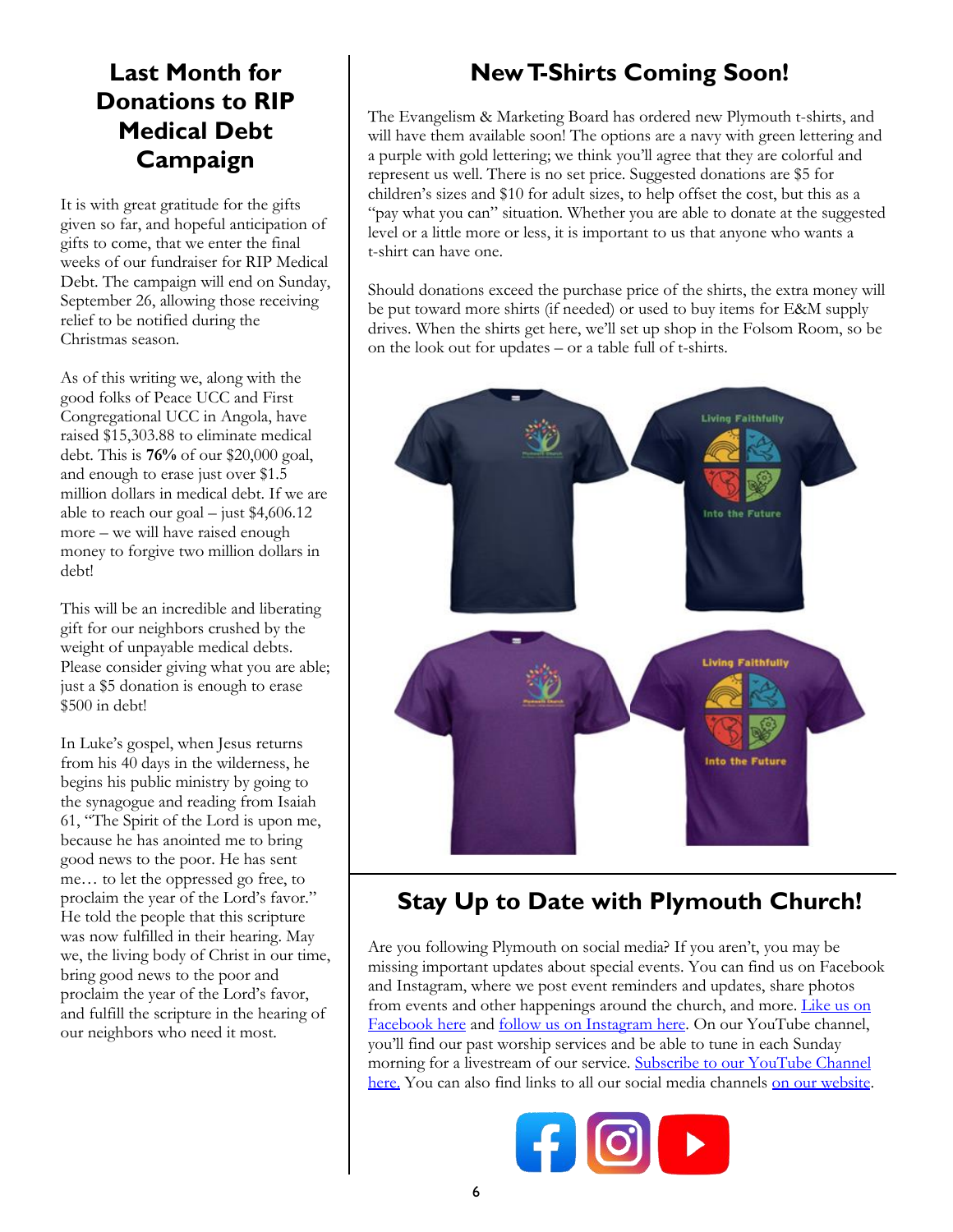# **Good and Faithful Servant Recognition**



In 2005, the Board of Deacons created the Good and Faithful recognition as a "thank you" from the congregation. Thirty-nine members have their names placed on this plaque that hangs in the Narthex. This includes Mary and Roy Gilliom, who received the Good and Faithful Servant recognition on May 22.

The criteria the deacons use to select individuals include members who exemplify strong leadership on boards, task forces, special projects, church officers, and participate as a volunteer in a variety of church programs and opportunities including teaching Sunday School, music, special worship services, Boar's Head Festival, Wednesday Night Live, Just Neighbors, Caring Team, Food Resource Bank, Chapel Class, Youth programming all of which support our Mission Statement and the Four Covenants of our church.

Mary Gilliom has long served our church in a variety of ways besides being a good friend, listener and supporter of her fellow members, to highlight a few,

Mary serves on the Caring committee. Everyone knows that Mary will bring the most beautiful presentation of fruit, or desserts or whatever else she decides to contribute. These gifts are always ready to put on the table because of her effort to make them so appealing. She served many times as a Samaritan to call on shut-ins, she stayed overnight at the church when Plymouth hosted the families from Just Neighbors for a week in our building. Mary mentored a woman who was addicted to drugs and her family for a period of time while the family got back on its feet. Mary continues contact with the children. When the FWCS study connection program began at Plymouth, Mary was one of the first to sign on to tutor an elementary age child which she continued for several years. Perhaps her most memorable was serving on the Deacon's Board. Serving communion was always a highlight and in fact she says, it changed her thinking about communion and its meaning to herself as well as for others. Mary has also faithfully served as a lector for several years.

Roy Gilliom's talents led him to serve in a wide variety of ways using his financial and leadership skills early on the Trustees Board that became Executive Council during the restructuring of the leadership model. He led the task force that developed the formula we use to annually release monies from the endowment to help support our annual budgets. He is a stalwart defender of the endowment, but always open to discuss prudent use of it. Serving on the Stewardship and Finance Committees/Boards was one of his most important contributions. It is always difficult to say no to Roy when he asks. For example, Roy helped lead the successful capital campaign raising money for the sanctuary renovation. As others took on leadership roles, Roy was always one people turned to for policy insights and plans.

Mary, along with Roy's support, faithfully served for over 10 years the needs of one of our members, Charmaine, on a weekly basis offering friendship, counsel and support for all of her personal and financial issues. Mary always went above and beyond what was expected of her especially with her care of Charmaine.

Both have a delightful sense of humor. Roy typically is one who always asked the interesting questions during Bible Study time. Their individual and collective efforts have made Plymouth church stronger and welcoming to all people. Congratulations Mary and Roy. Job well done!

# **Giving to Growing Hope Globally**

As the 16th year of Plymouth's involvement in Growing Hope (formerly FRB) continues, we want to remind those of you who want to and can give to do so. This program, which has to date assisted well over 2 million people raise their standard of living, needs our financial support. Your giving enriches the lives of so many in developing nations and enables us to accomplish our covenant of Global Mission. When you give, remember to write your check to Plymouth Church, and indicate on the memo line that it is directed to Growing Hope.

On behalf of those recipients of your generosity, we thank you and ask God's blessing upon you and our collective efforts to help those much less fortunate than ourselves.



The GHG Task Force, Gale Cunningham, Carol Patterson, Peg and Rick Schilb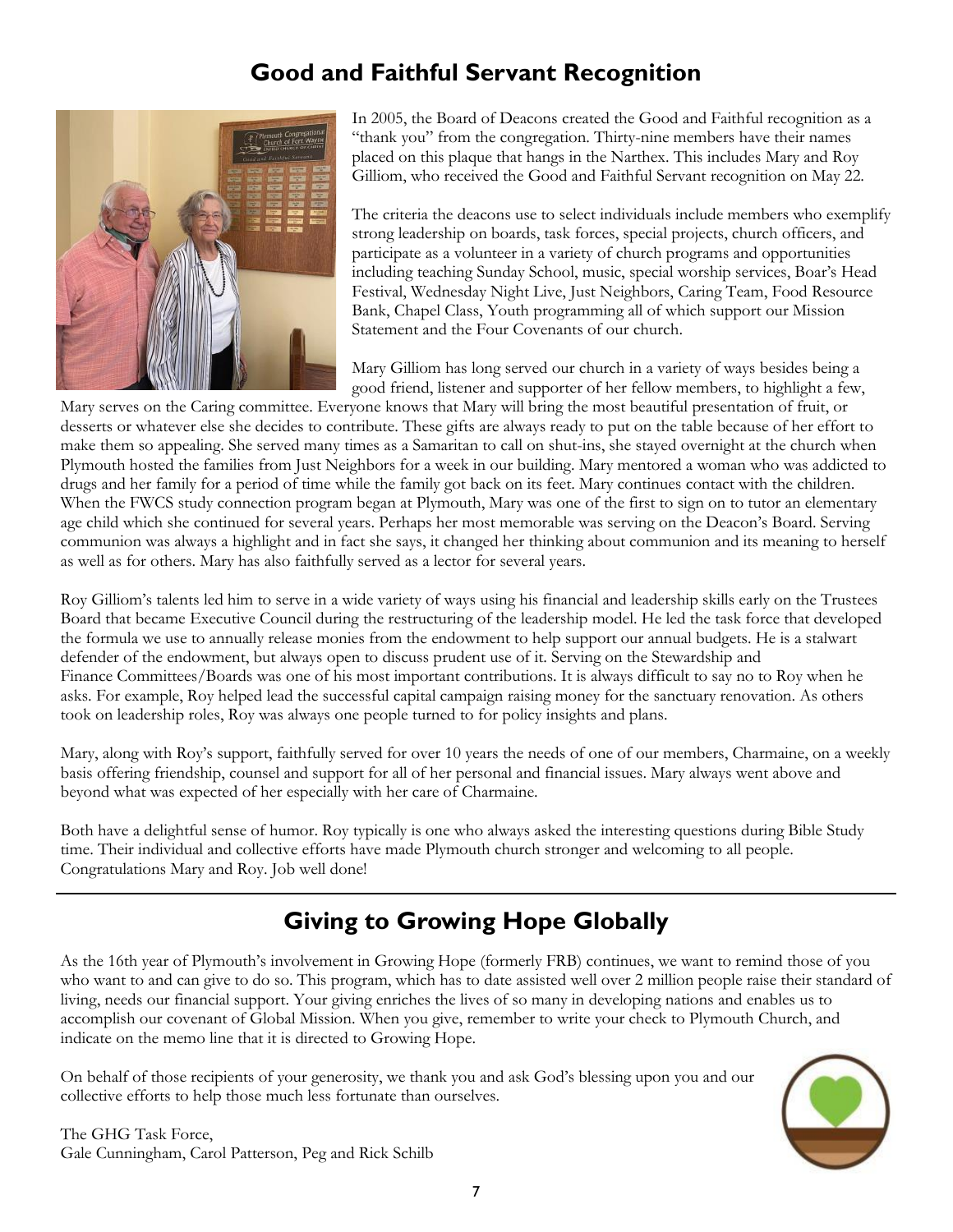# **Christmas Wreath Orders - Standish Women's Organization**



Merry Christmas! Wait! It's only late summer, but orders need to be placed for wreaths now. St. Joe Tree Farm is graciously working with Standish Circle to keep the tradition of selling wreaths for you to order and receive in time for the Christmas holidays. The profits are used to assist the Christmas family that Standish/Knit & Kibitz adopts each year. Unfortunately, swags and roping will

not be available this year as the greenery comes from Oregon and Washington where fires and extreme heat have really damaged, if not wiped out, the crops. The pickup will be at Plymouth and handled in a noncontact manner. We plan to do the wreath pick up on Sunday, November 21 at the porte-cochere.

**Orders and payment must be received before Sunday, September 12.** To complete an order form, [click here](file:///C:/Users/Elizabeth/OneDrive - Plymouth Congregational Church/Documents/Wreath Order Form 2021.docx) to print off the form and return it to the Plymouth office or pick up an order form at the front office on Sunday mornings. Checks should be made payable to Plymouth Church and include a notation stating "Standish Wreaths" on the memo line.

# **Tutors Needed for Study Connection**

Last year, Plymouth hosted Study Connection via zoom for six children who attended Fairfield Elementary school. We plan to offer the Study Connection again beginning early to mid October in person in the Folsom Room, COVID permitting.

An orientation for new tutors is provided by Study Connection. In September there will be an organizational meeting for new and returning Plymouth tutors and subs. If interested, please



apply this summer so we can have the tutors in place and assigned when the Study Connection begins in early to mid October. Everyone is welcome to be a special friend to an elementary age child. Providing support and encouragement is the main task for each tutor and sub. Being a tutor is a great way to make a difference in a child's life.

To apply, click [here](https://fortwayneschools.org/studyconnection?page=9) to complete the Volunteer Information Form. All volunteers must have a background check which is done by the FWCS and two references. If you would like to be a tutor or a substitute or have any questions about volunteering, please let Lucy Hess know by contacting her at lrh22@frontier.com or (260) 484-4430.

# **Sanctuary Flower Donation Sign Ups**

Now that we are back in our sanctuary for worship, we again offer the opportunity to sign up for a Sunday to sponsor the chancel flowers. Members have used this opportunity to remember family and friends, celebrate birthdays, anniversaries, graduations or other events.

After the service, members volunteer to divide up the flowers to take to those who are not able to attend church services. Your donation of the flowers serves two purposes: to beautify the sanctuary and bring joy to members who cannot be in church. If you wish to take some of your donated flowers home, go to the kitchen after the service to claim your bunch.

Those who want to sign up can do so by filling out the form, linked [here,](https://plymouthchurch.shelbynextchms.com/external/form/323eef6f-cd4c-4d53-a74e-04c76c57b13b) or they can call/email the office. Payment can be made through the donation link on our website (included in the form) or by mailing cash/a check to the office. Donations for the selected Sunday(s) must be to the office by the prior Tuesday. The cost for one bouquet is \$50. If two members sign up for the same Sunday, we will have two bouquets that week.

Contact the office at (260) 423-9424 or office@plymouthfw.org with any questions.

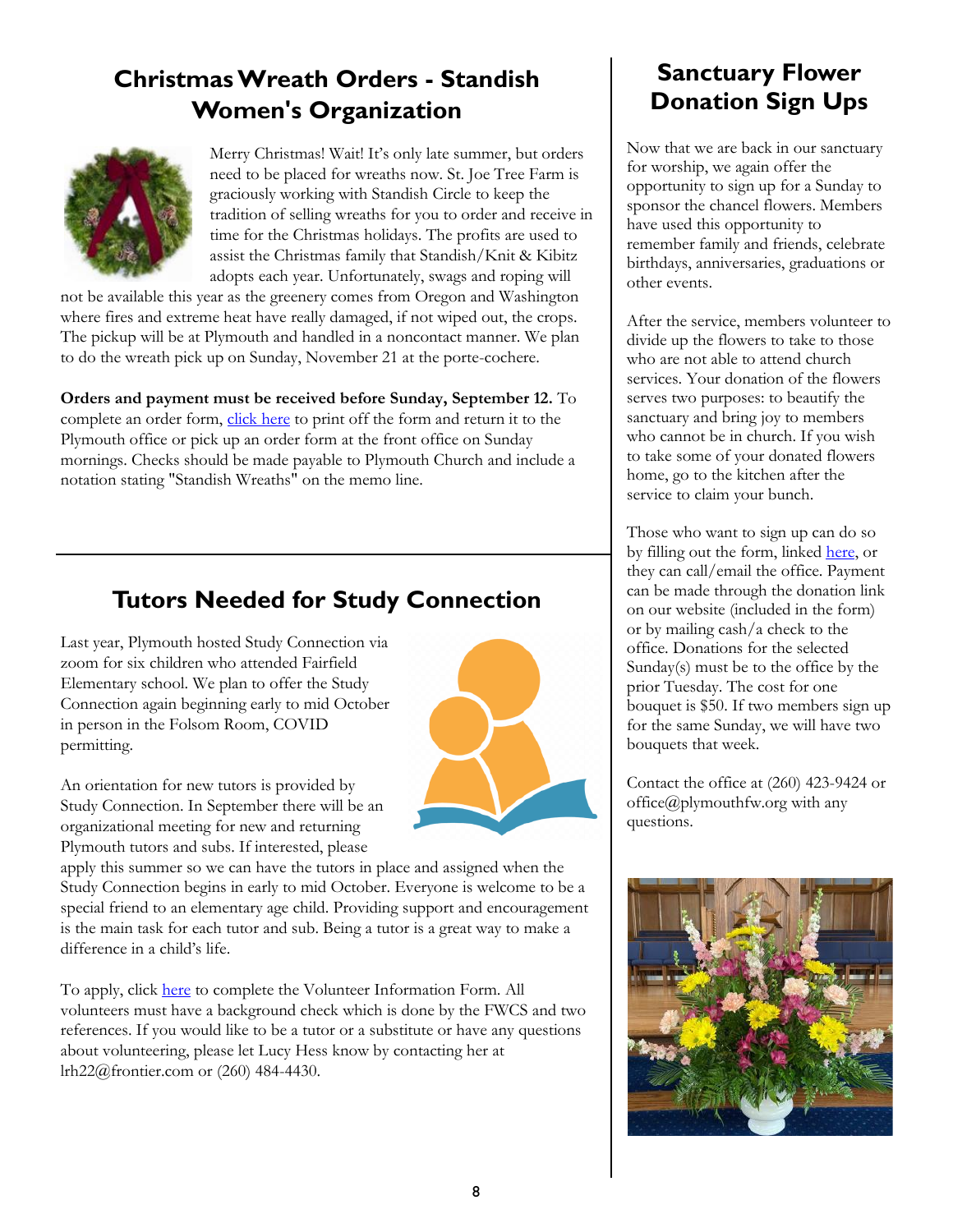# **Indiana Center for Middle East Peace Upcoming Programs**

**Following present CDC guidelines, all events taking place inside Plymouth Church and other indoor venues will require masks.**

### **ICMEP HOMECOMING**

Thursday, September 9, 6:30 pm Plymouth Congregational Church, 501 W. Berry St, 46802

Our first in-person gathering in 18 months! Come see old friends, receive news updates about our friends in Palestine, dedicate our Peace Wheel, renew our commitment to our mission, hear about future plans.

### **RONNIE MALLEY – Ziryab: Songbird of Andalusia**

Saturday, October 2, 6:30 pm Plymouth Congregational Church, 501 W. Berry St, 46802

Take an enchanting musical journey from 9thc. Islamic Spain to present-day America. Arabic music & poetry tell the story of Ziryab, a former Baghdad slave whose musical talent with the oud brought him fame throughout the Middle East, North Africa, and al-Andalus, where Christians, Jews, & Muslims co-existed for centuries creating a diverse society. Ronnie weaves this story with his own story as a Muslim Palestinian-American growing up in Chicago. Free, open to the public. Supported with a grant from National Endowment of the Arts, Indiana Arts Commission, and Fort Wayne Arts United.

### **DR. MICHAEL SPATH – Kahlil Gibran: Troubadour of the Prophet, the Beloved**

Thursday, October 14, 6:30 pm Plymouth Congregational Church, 501 W. Berry St, 46802 Free and open to the public

Join Michael Spath for the first in his series exploring the life, poetry, and art of Lebanese-American author Kahlil Gibran. He ranks with Shakespeare, LaoTzu, Homer, and Rumi, among the best-selling poets of all time, thanks to his masterpiece translated into 100+ languages, *The Prophet* (1923)*.* He writes: "My entire being is in the Prophet." His art and timeless verse marry East and West, revealing the universal Spirit.

### **HUWAIDA ARRAF – GALA 2021**

Saturday, October 30, 5:00-9:00 pm Orchard Ridge Country Club, 4531 Lower Huntington Rd, 46809

Heavy appetizers, Silent Auction, music, and more. Contact Linda Kerr for Registration and Benefactor Levels linda.kerr72@gmail.com; (260) 341-2796

Huwaida Arraf is a Palestinian-American activist-lawyer in Detroit, with US and Israeli citizenship. She is co-founder (with husband, Adam Shapiro, and others) of the International Solidarity Movement; Chair of the Free Gaza Movement, the organization behind the Gaza Freedom Flotillas (she was aboard 2008 and 2010 Free Gaza boats); and charter member of the Palestine Feminist Collective.



# **Walk the Talk: Prayer Walks**

Join the Fort Wayne UNITED TenPoint Coalition Teams and pastors of Fort Wayne for prayer walks through the Oxford Community.

**When**: Tuesday, August 24 Thursday, August 26 5:30 pm - 6:45 pm

**Where**: Weisser Park Youth Center 802 Eckart St. Fort Wayne, IN 46806

**Who**: All are welcome!

In case of rain, the August 24 date will be pushed to August 31 at 5:30 pm and the August 26 date will be pushed to September 2 at 5:30 pm.

"The Fort Wayne UNITED TenPoint Coalition is influencing the lives of young people, families, local businesses, and neighborhoods by implementing proactive strategies to reduce violence and emphasize the importance of education, employment and community partnerships.

Created in 2018, foot patrol members visit local neighborhoods to examine the areas of crime, education, health, and housing and how to improve conditions and the quality of life for residents and explore opportunities for growth and future success."

For more information about the Fort Wayne UNITED TenPoint Coalition, visit their website by clicking here.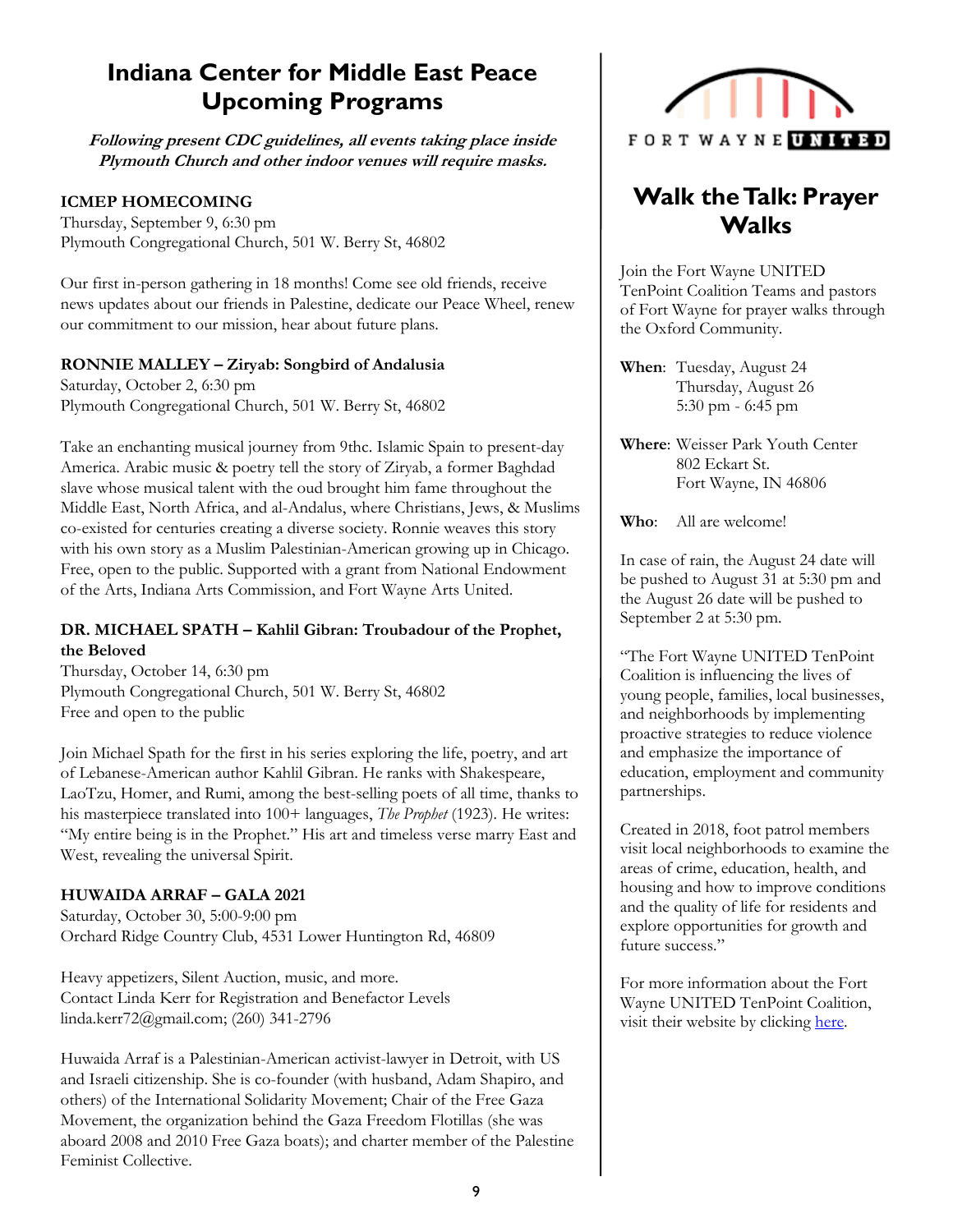# **Plymouth People In Our Prayers**

Archer Family, Charlie Belch, Donna Belch, Nick and Carrie Calkins, Colleen Carteaux, Kris Conner, Judy Crooks, Brad Crowder, Lynda and Mike Eckard, Laura Ehrhardt, Ann Filler, Eric Glenn, Caroline Godsell, Robin Grimm, Joan Hartwig, Nancy Jordan, Nancy Kilduski, Elizabeth Klooze, Ginny Laudadio, Beth Lauer, Mary Joan Lauer, Brian Laurenz, Carol Lewark, Joan Lipscomb, Sheldon Lockwood, Janet McCoy, Mary McCoy family, Chris McDonough, Dave and James Alan Mendenhall, Jim Nelson, Bonnie Pennock, Cindy Pflueger, Tod Ramsey, Noel Resor, Anne Rowland, Jacqueline Sanders, Rick Schilb, Vivian Schilb, Barbara Senn, John Shannon, Maureen Shea, Travis Sheets, Shirley Slater, Johanna Smith, Caspian Throop– Voors, Marian Waltz, Stan Volz

**New life** is welcomed in the birth of a son, Corwin Mathis Minchski, May 24, to proud parents Amanda and Merideth Minchski. Delighted and excited big sister is Ryleigh Minchski.

**New life** is welcomed in the birth of Audrey Sharon Helder, born July 7 in Reading, Pennsylvania to parents Katherine and Daniel Helder. Grandparents Larry and Beth Walker and Aunts Emma Walker and Christine Archer are thrilled.

**Sympathy** is extended to parents Nick and Carrie Calkins on the unexpected death of their five-day-old infant son, Cole Gordon Calkins, April 18, MI. Sympathy also to great uncle A. J. Calkins and Cole's extended family.

**Sympathy** is extended to family and friends on the death of Mark D. Lenz, May 1, Fishers. Mark was keyboardist and vocalist for 45 years with the band Endgame, who played at Plymouth Church many times in past years. We extend sympathy to friends and bandmates John Escosa II, Tom Gibson, and Neil Federspiel.

**Sympathy** is extended to family and friends on the unexpected death of Rita Lechleitner, June 3, Angola. Rita was a UCC Licensed Minister with First Congregational, Angola, and our sympathies also extend to her church and community.

**Sympathy** is extended to Mary R. Voors and Laura Coon in the death of her mother, Mary Elizabeth Voors, June 8. Sympathy is also extended to Jessie, Ryan, and Caspian Throop-Voors in the death of their grandmother and greatgrandmother.

**Sympathy** is extended to Nancy Kilduski and Beth Lauer on the death of Nancy's aunt, Lorraine Kilduski Nicholson, in Virginia, June 8.

**Sympathy** is extended to Michelle and Heather Dollarhite on the death of Michele's nephew, Travis D. Dollarhite, 30, June 9; and to Jordan Dollarhite on the death of her cousin.

**Sympathy** is extended to Pam Etheridge and family on the death of her mother, Dottie Snider, 89, on June 29, in North Manchester, IN

**Sympathy** is extended to Rebecca and Lowell Shearer in the death of their grandson, David "Cecil" Nunnally, age 19, July 15.



# **Indiana-Kentucky Conference UCC COVID-19 Guidance**

Rev. Murphy received updated guidance from our Conference Minister, Rev. Chad Abbott, on May 14 in light of the CDC's evolving guidelines on mask wearing. It comes from the Wisconsin Council of Churches, released May 13, entitled "Love Builds Up."

The COVID-19 pandemic continues to be a significant factor in our lives for when and how we gather together. The current abatement and the hope associated with vaccines, however, does not yet mean a return to "normal."

Click [here](Rev.%20Murphy%20received%20updated%20guidance%20from%20our%20Conference%20Minister,%20Rev.%20Chad%20Abbott,%20on%20May%2014%20in%20light%20of%20the%20CDC’s%20evolving%20guidelines%20on%20mask%20wearing.%20It%20comes%20from%20the%20Wisconsin%20Council%20of%20C) to view the full guidance.

# **COVID-19 Vaccination Eligibility**

The state of Indiana has opened COVID-19 vaccination eligibility to **anyone 12 and older.**

If you are eligible, you can schedule an appointment [here.](https://vaccine.coronavirus.in.gov/) If you have difficulty registering online, you can dial 211 from any phone for assistance**.**